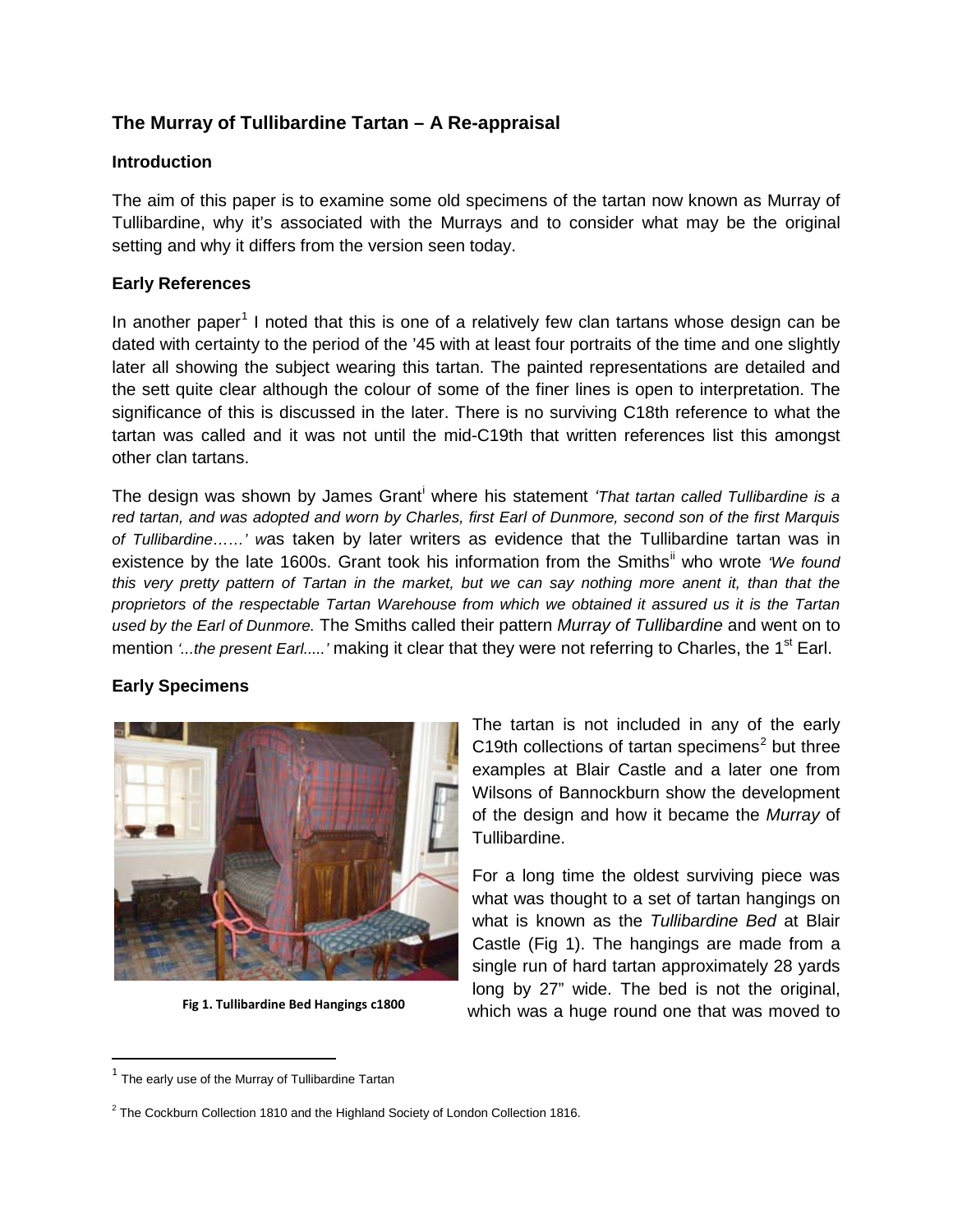Blair c1829 and the hangings are said to be a copy of the older ones on the original bed. The replacement tartan dates to c1800 but what is unknown is whether it was on the bed when it was moved to Blair c1829 or was already owned by the Atholls. The tartan was woven off-set with a broad black herringbone selvedge and an unusual colouration giving an overall red, blue and black appearance that lead to some researchers mistakenly classifying it as a different tartan altogether (Fig 2). However, recent research by the author confirmed that the broad dark stripes together with their flanking dark stripes are in fact dark green and thus the sett conforms to the standard setting. This is confirmed by a later length of material at Blair in which the setting, including the herringbone selvage, are matched but in much brighter shades. This c1820-40 hard tartan length (Fig 3) is wholly consistent with the quality and colours of the major tartan weavers of the time, Wilsons of Bannockburn.



**Fig 2. Bed Hangings with herringbone selvedge mark on the right**



**Fig 3. c1820-40 copy of the Bed Hangings showing true colours**

Having shown that the bed hangings and the later copy follow the standard colouration and setting what can be determined about the way in which the cloth was set to the loom? As the 1820-40 copy matches the hangings I shall deal simply with them as the older. The material is 27" wide and off-set (meaning the pattern is not balanced i.e. repeating evenly from the centre outwards) with a black selvedge mark. It will be recalled that the hangings are a copy of an earlier set and the above details indicate that the original was intended to be joined to make double width plaid. Such off-set designs with selvedge patterns were common in the early C18th and it seems likely that an original plaid was later used as hangings or a bed throw, perhaps during the Proscription era when plaids could not openly worn.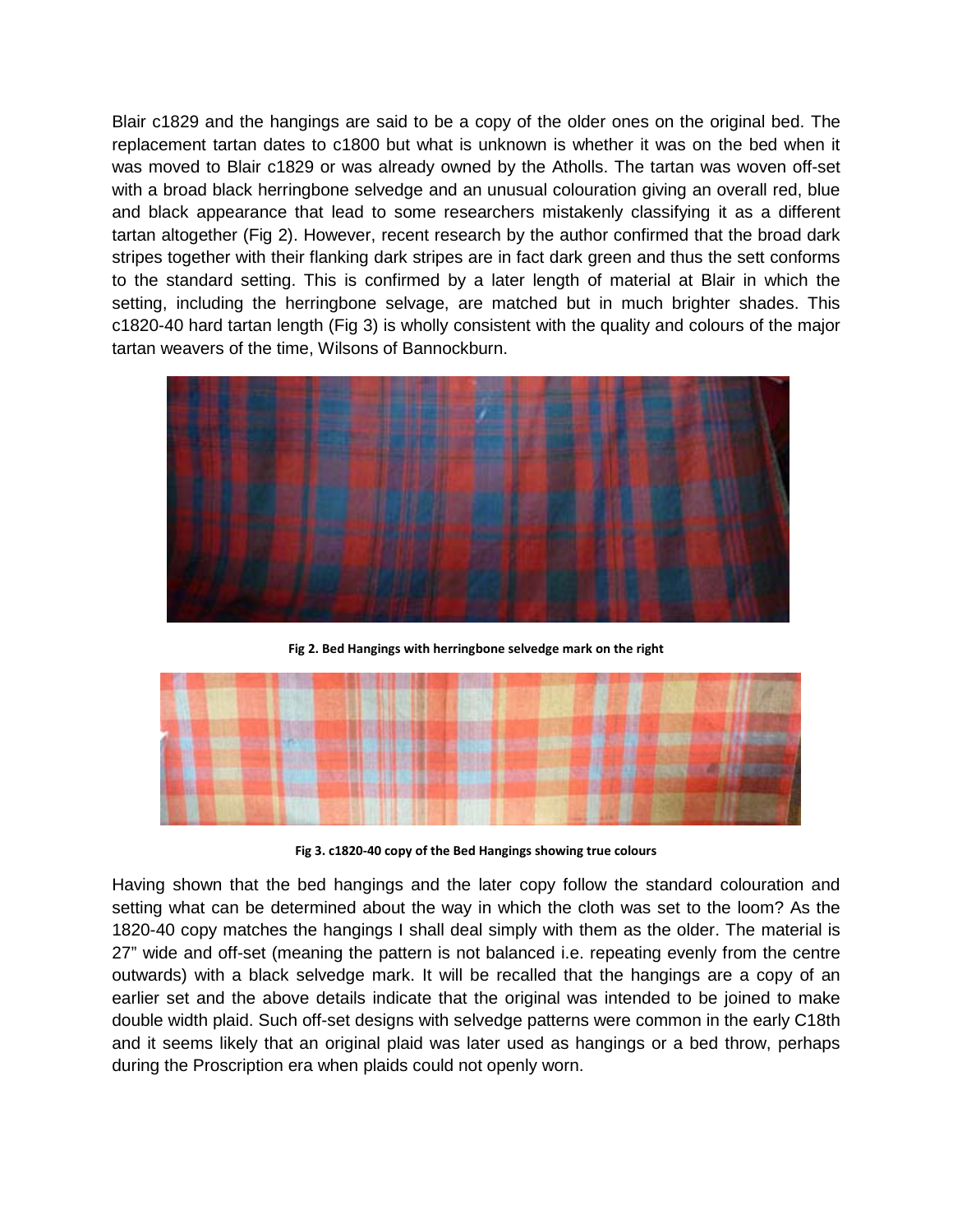There is however a problem with the c1800 replacement material used for the hangings. It doesn't follow the standard practice of traditional off-set plaids where the pattern finishes in the middle of a pivot on the side to be joined, in this case it should be the narrow black stripe, meaning that the sett will repeat normally until the selvedge mark at the top and bottom of the cloth. Here the design continues through the green pivot, the next red and finally into the blue stripe



**Fig 4. Bed Hangings showing false pivot at joined selvedge**

with the result that when the cloth is joined there is a triple blue stripe that throws out the normal repeat and creates a false pivot (Fig 4). There are a number of potential reasons why the cloth was woven like this:

- It's possible that the original plaid was a different width and the c1800 weavers simply fitted the design to the width that they had available.
- The original plaid/bed hangings were incomplete and so the reconstruction was a best guess.
- The original plaid was also set like this.

Given the selvedge pattern the first possibility seems unlikely. If the original plaid survived it would be a simple matter to amend the count to ensure that the design fitted the width available.

Perhaps then the original plaid was incomplete with the joining selvedge missing and so the weaver had to fit the design as best as they could. Although this is a fairly busy design there is more than a full repeat of the sett which makes the pivot points very obvious and it's inconceivable that a weaver would make such an error unless he was only working from a scrap and had to guess the second pivot. This is a possibility but the inclusion of the selvedge mark means that there must have been a reasonable amount of the original to work with.

Finally, there is the possibility that the original plaid was woven this way too. That would be very unusual but not unique. The original MacDonald of Glenaladale plaid is similarly off-set but for some inexplicable reason not finished on a pivot at the joining selvedge.

But for a chance discovery we might be left to ponder the conundrum. A few years ago I examined a number of tartan fragments in the Blair Castle attic amongst which was a C18th fragment 26.5 x 1.75 inches from selvage to torn edge. The pattern is clearly the Tullibardine with the exception that the usual fine black stripes are green although their narrowness makes them appear black. Interestingly, this piece is also off-set with the joining edge not at the pivot and the frayed edge stopping short of what should be the selvedge mark. Comparison of the full width of the fragment and the bed hangings (Fig 5) shows the striking similarity between the two with the pivots marked at X and the joining edge on the right.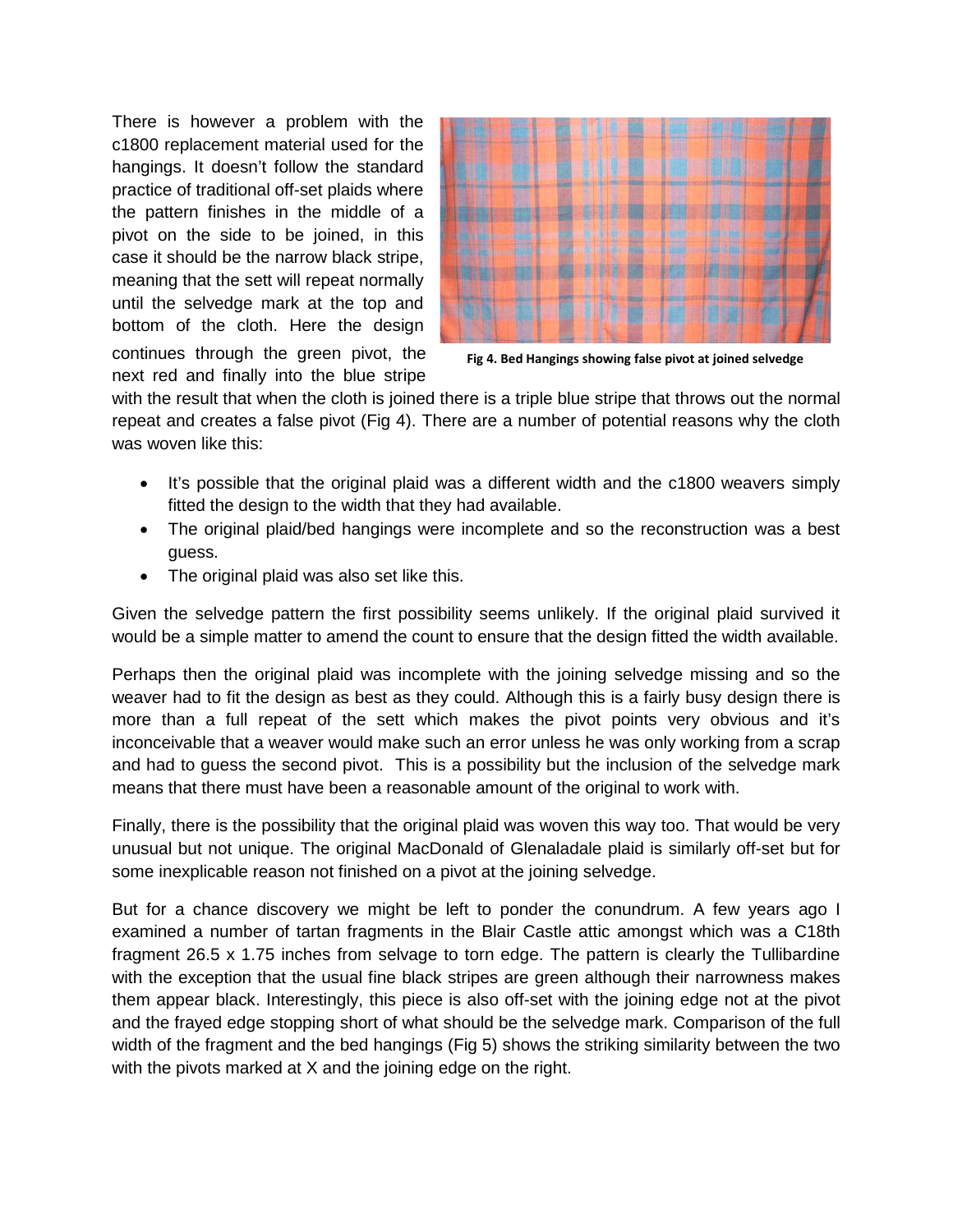

**Fig 5. Comparison of the fragment (top) and bed hanging warps**

It's unfortunate that the fragment stops short of the selvedge leaving us to speculate as to the original width and selvedge arrangement. There is no evidence of herringboning at the ragged edge so we have no way of knowing how it was finished or what width the original was. If it was the same width as the hangings then there would have been one additional red bar and that that would not have been herringboned due to its narrow width. Alternatively, the older warp may have had the same selvedge arrangement as the hangings in which case the cloth would have been about 33" wide, untypical but unknown for early C18th tartan material.

### **Naming of the Tartan**

So far all the pieces examined and examples in early portraits have been unnamed. It has already been mentioned that the tartan was not included in early collections nor was it listed in Wilsons' 1819 Key Pattern Book<sup>[iii](#page-4-2)</sup>, however, a recently discovered c1830-40 sample book of

Wilsons' tartans<sup>[3](#page-3-0)</sup> includes a piece named simply *Tullibardine* (Fig 6). Although speculation, it's reasonable to conclude that Wilsons were asked to copy the tartan from the Tullibardine Bed at some point in the early 1800s and, always looking for genuinely old Highland patterns, they later sold it under that name. The *respectable Tartan Warehouse* mentioned by the Smiths was probably Wilsons'. Presumably they made the connection between the Wilsons' name and the family and added the family name Murray for their 1850 publication.



**Fig 6. Wilsons'** *Tullibardine* **tartan in a c1830-40 sample book. Photo credit – Matt Newsome, Scottish Tartans Museum**

### **Conclusions**

This paper and the related one on the Early Use of the Tullibardine tartan have shown beyond doubt that the pattern can be dated to c1746 with certainty and that the oldest surviving examples of cloth, and one of the portraits, are connected with the Murrays. A logical explanation has been offered for the naming of the pattern as *Tullibardine* and later *Murray of Tullibardine* although the evidence for its historic use by that branch is circumstantial at best whereas the Blair Castle and Dunmore associations indicate a pattern more likely to be connected with Atholl and/or Highland Perthshire in some way.

<span id="page-3-0"></span><sup>&</sup>lt;sup>3</sup> A Scott-Adie book of Wilsons' specimens examined & photographed by the Scottish Tartans Museum in 2005.